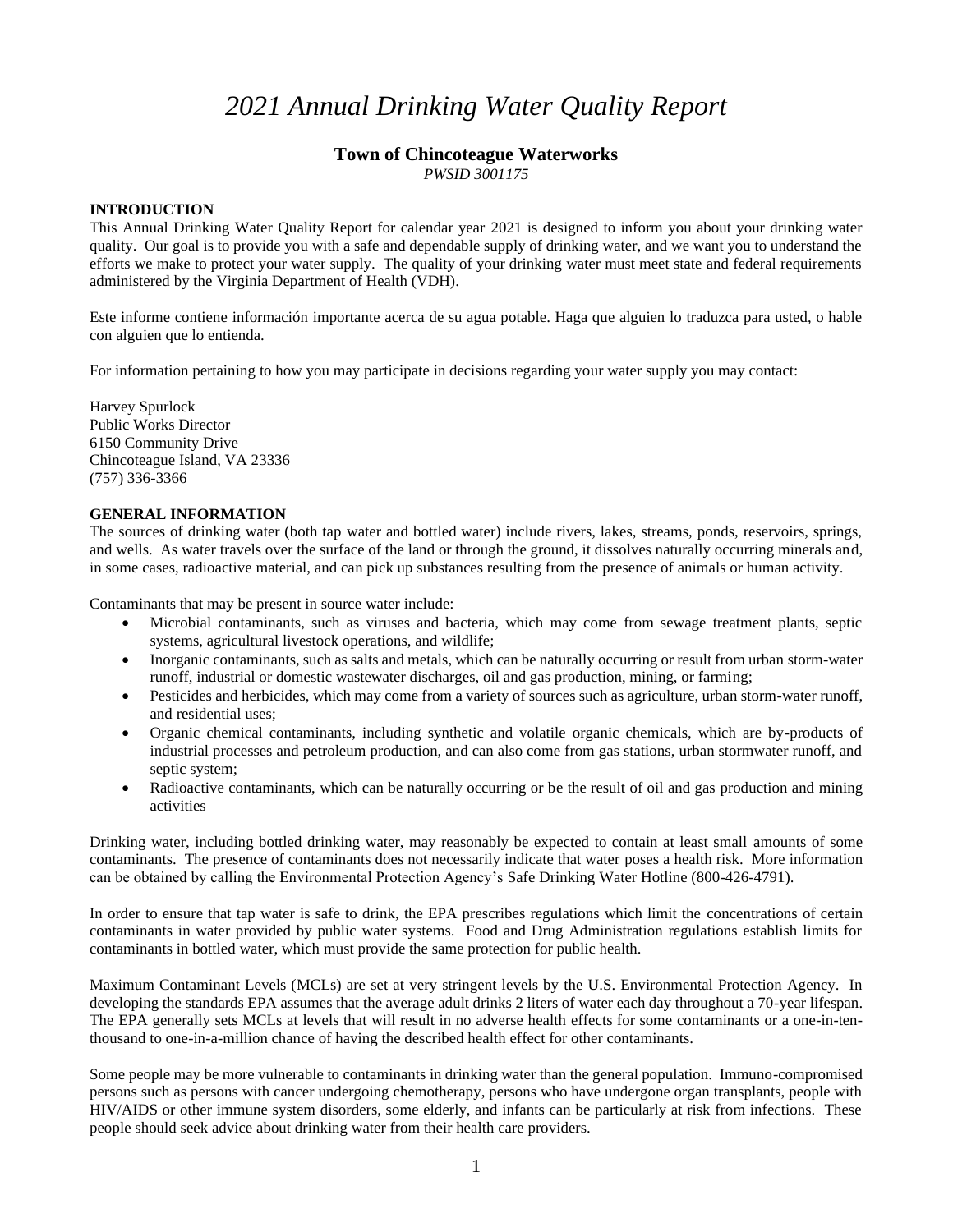EPA/CDC guidelines on appropriate means to lessen the risk of infection by cryptosporidium and other microbiological contaminants are available from the Safe Drinking Water Hotline (800-426-4791).

## **SOURCE OF YOUR DRINKING WATER AND TREATMENT**

The Town of Chincoteague water system receives its water from wells located on the Mainland. These wells have been determined to be groundwater and not under the influence of surface water. Your water is treated with chlorine to ensure water quality.

The Virginia Department of Health conducted a Source Water Assessment of the Waterworks in 2014. The wells were determined to be of low susceptibility to contamination using the criteria developed by the state in its approved Source Water Assessment Program. The assessment report consists of maps showing the Source Water Assessment area, an inventory of known Land Use Activities and Potential Conduits to Groundwater utilized at Land Use Activity sites in Zone 1, Susceptibility Explanation Chart and Definitions of Key terms. The report is available by contacting the waterworks system owner/operator at the phone or address provided above.

## **PER-AND POLY-FLUOROALKYL SUBSTANCES (PFAS)**

PFAS are manmade compounds used extensively in a wide variety of consumer products and are also components of firefighting foams. NASA conducted training with a commonly-used firefighting foam containing PFAS chemicals at a firefighter training area located on the Wallops Main Base, starting in the 1980's. This resulted in PFAS contamination of shallow groundwater in associated areas. NASA, in collaboration with local, state, and federal agencies, is monitoring the facility's groundwater and drinking water wells, along with the Town of Chincoteague's drinking water wells--located on NASA property.

In 2016, the EPA issued updated Lifetime Health Advisory (LHA) level guidelines of 70 parts per trillion for two PFAS compounds, PFOS and PFOA, in drinking water. NASA has been sampling the drinking water for these compounds since 2017.

NASA will continue to monitor drinking water supplies for the Wallops Flight Facility and the Town of Chincoteague. The agency will continue to share all drinking water sampling results with local officials, EPA, Virginia Department of Environmental Quality (VDEQ) and the Virginia Department of Health (VDH), and will provide information to the public.

For past Wallops Information Sheets on PFAS testing, please see:

[https://www.nasa.gov/content/information-on-wallops-pfas-testing.](https://www.nasa.gov/content/information-on-wallops-pfas-testing)

For additional information on PFAS, visit EPA's dedicated website: [https://www.epa.gov/pfas.](https://www.epa.gov/pfas)

## **DEFINITIONS**

In this report you will find many terms and abbreviations you might not be familiar with. The following definitions are provided to help you better understand these terms:

- Non-detects  $(ND)$  Lab analysis indicates that the contaminant is not present.
- Parts per million (ppm) or milligrams per liter (mg/l) One part per million corresponds to one minute in 2 years, or a single penny in \$10,000.
- Parts per billion (ppb) or micrograms per liter  $(\mu g/l)$  One part per billion corresponds to one minute in 2,000 years, or a single penny in \$10,000,000.
- Parts per trillion (ppt) or nanograms per liter  $(ng/l)$  One ounce out of 31,250 tons.
- Action Level (AL) The concentration of a contaminant which, if exceeded, triggers treatment or other requirements which a water system must follow.
- Maximum Contaminant Level (MCL) The highest level of a contaminant that is allowed in drinking water. MCLs are set as close to the MCLGs as feasible using the best available treatment technology.
- Maximum Contaminant Level Goal (MCLG) The level of a contaminant in drinking water below which there is no known or expected risk to health. MCLGs allow for a margin of safety.
- Maximum Residual Disinfectant Level (MRDL) The highest level of a disinfectant allowed in drinking water. There is convincing evidence that addition of a disinfectant is necessary for control of microbial contaminants.
- Maximum Residual Disinfectant Level Goal (MRDLG) The level of a drinking water disinfectant below which there is no known or expected risk to health. MRDLGs do not reflect the benefits of the use of disinfectants to control microbial contaminants.
- Treatment Technique (TT) A required process intended to reduce the level of a contaminant in drinking water.
- Level 1 Assessment An evaluation to identify the possible presence of sanitary defects, defects in distribution system coliform monitoring practices, and (when possible) the likely reason that the system triggered the assessment.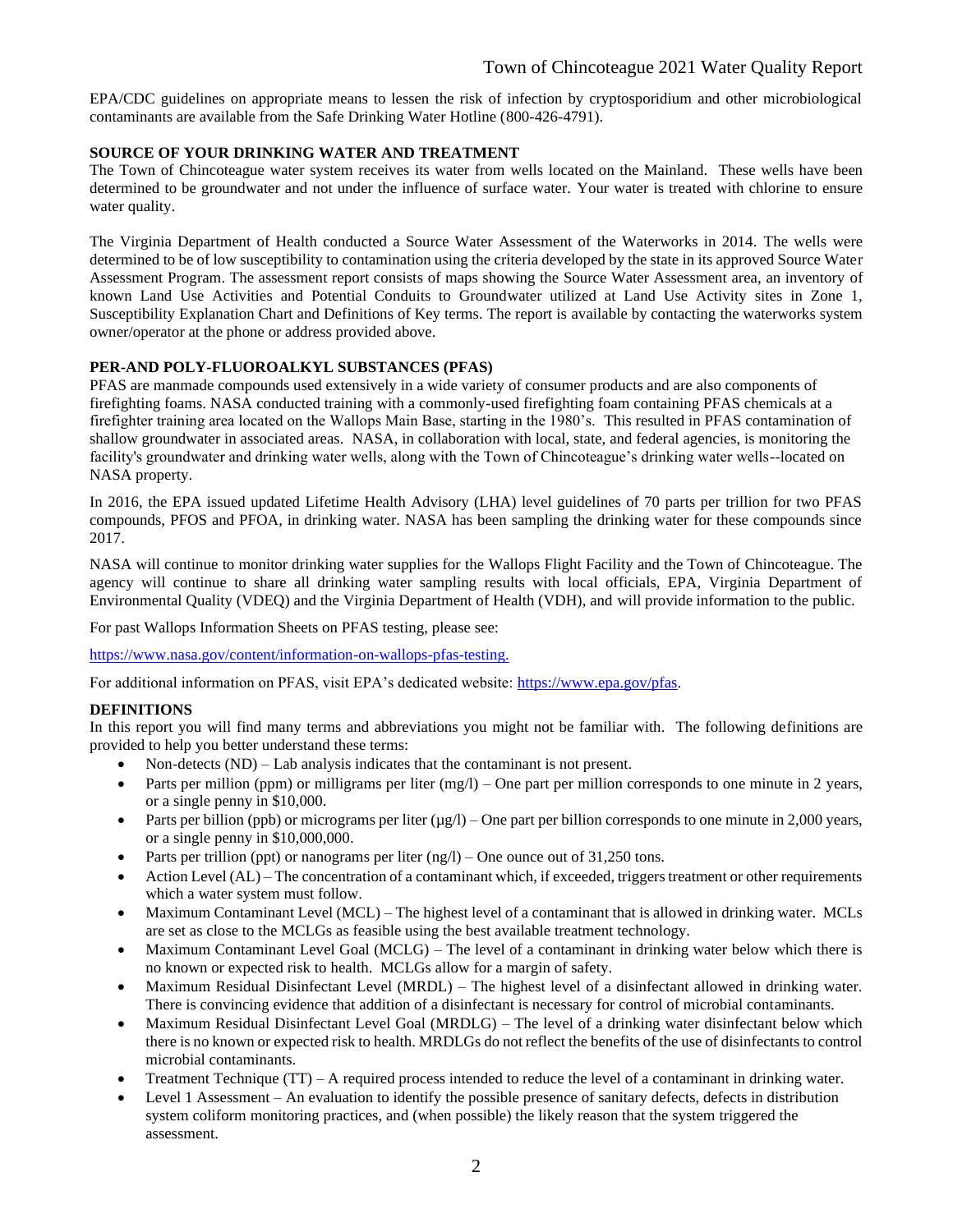• Sanitary Defect – A defect that could provide a pathway of entry for microbial contamination into the distribution system or that is indicative of a failure or imminent failure in a barrier that is already in place.

# **WATER QUALITY RESULTS**

Contaminants in your drinking water are routinely monitored according to Federal and State regulations. The EPA requires that Table I reflect monitoring results for the period of January  $1<sup>st</sup>$ , 2017 through December 31 $<sup>st</sup>$ , 2021. The state allows us</sup> to monitor for some contaminants less than once per year because the concentrations of these contaminants do not change frequently. Some of our data, though accurate, may be more than one year old. Only the most recent sample results from the prescribed period are reported. The table lists only those contaminants that had some level of detection. Many other contaminants have been analyzed but were not present or were below the detection limits of the lab equipment.

| <b>Contaminant</b><br>(units) | <b>MCLG</b> | <b>MCL</b> | <b>Level</b><br>Found | Range | <b>Violation</b> | <b>Sample</b><br><b>Date</b> | <b>Typical Source of</b><br><b>Contamination</b> |
|-------------------------------|-------------|------------|-----------------------|-------|------------------|------------------------------|--------------------------------------------------|
| Arsenic (ppb)                 | 0           | 10         |                       | N/A   | No               | 01/19/2021                   | Erosion of natural deposits.                     |
| Gross Beta<br>(pCi/L)         | $\Omega$    | $50*$      | $14.5***$             | N/A   | No               | 4/03/17                      | Decay of natural & man-<br>made deposits         |
| Radium-228                    | $\Omega$    | 5          |                       | N/A   | No               | 4/03/17                      | Decay of natural & man-<br>made deposits         |

## **WATER QUALITY RESULTS (Detected Contaminants Only)**

A note about arsenic in drinking water: While your drinking water meets EPA's standard for arsenic, it does contain low levels of arsenic. EPA's standard balances the current understanding of arsenic's possible health effects of low levels of arsenic, which is a mineral known to cause cancer in humans at high concentrations and linked to other health effects such as skin damage and circulatory problems.

\*The MCL for Beta particles is 4mrem/year. EPA considers 50pCi/L to be the level of concern for Beta particles.

\*\*Because your water was below 50 pCi/L no testing for individual Beta particle constituents was required.

| <b>Contaminant</b><br>(units) | <b>MCLG</b> | <b>MCL</b> | <b>Level</b><br>Found | Range | <b>Violation</b> | <b>Sample</b><br><b>Date</b> | <b>Typical Source of</b><br><b>Contamination</b>                                                                                                                                |
|-------------------------------|-------------|------------|-----------------------|-------|------------------|------------------------------|---------------------------------------------------------------------------------------------------------------------------------------------------------------------------------|
| Sodium<br>$(ppm)*$            | N/A         | N/A        | 41.7                  | N/A   | N <sub>0</sub>   | 4/13/2021                    | Erosion of natural deposits<br>widely distributed in nature,<br>discharge from softeners,<br>human or animal waste<br>disposal, leachate from<br>landfill or seawater intrusion |

# **UNREGULATED CONTAMINANTS**

\*There is presently no established standard for sodium in drinking water. Water containing more than 270 mg/L of sodium should not be used as drinking water by those persons whose physician has placed them on moderately restricted sodium diets. Water containing more than 20 mg/L should not be used as drinking water by those persons whose physician has placed them on severely restricted sodium diet.